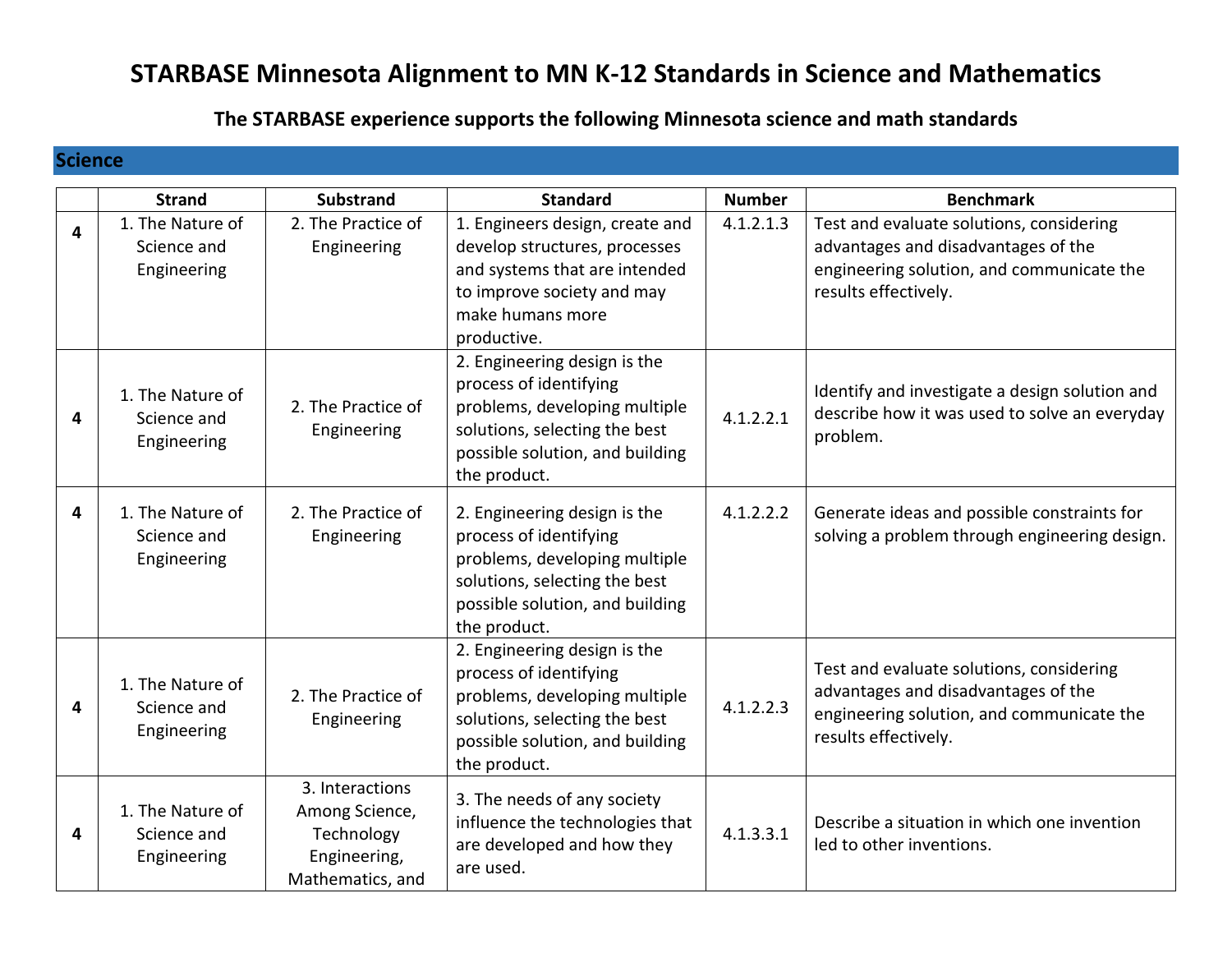|   |                                                | Society                       |                                                                                                                                                                                              |           |                                                                                                                                                                                                                              |
|---|------------------------------------------------|-------------------------------|----------------------------------------------------------------------------------------------------------------------------------------------------------------------------------------------|-----------|------------------------------------------------------------------------------------------------------------------------------------------------------------------------------------------------------------------------------|
| 4 | 2. Physical Science                            | 1. Matter                     | 1. Objects have observable<br>properties that can be<br>measured.                                                                                                                            | 4.2.1.1.1 | Measure temperature, volume, weight and<br>length using appropriate tools and units.                                                                                                                                         |
| 4 | 2. Physical Science                            | 2. Energy                     | 1. Energy appears in different<br>forms, including heat and<br>electromagnetism.                                                                                                             | 4.2.3.1.1 | Describe the transfer of heat energy when a<br>warm and a cool object are touching or placed<br>near each other.                                                                                                             |
| 4 | 2. Physical Science                            | 2. Energy                     | 1. Energy appears in different<br>forms, including heat and<br>electromagnetism.                                                                                                             | 4.2.3.2.1 | Compare materials that are conductors and<br>insulators of heat and/or electricity.                                                                                                                                          |
| 5 | 1. The Nature of<br>Science and<br>Engineering | 1. The practice of<br>Science | 1. Science is a way of knowing<br>about the natural world, is<br>done by individuals and groups,<br>and is characterized by<br>empirical criteria, logical<br>argument and skeptical review. | 5.1.1.1.2 | Recognize that when scientific investigations<br>are replicated they generally produce the<br>same results, and when results differ<br>significantly it is important to investigate why<br>may have caused such differences. |
| 5 | 1. The Nature of<br>Science and<br>Engineering | 1. The Practice of<br>Science | 1. Science is a way of knowing<br>about the natural world, is<br>done by individuals and groups,<br>and is characterized by<br>empirical criteria, logical<br>argument and skeptical review. | 5.1.1.1.4 | Understand that different models can be used<br>to represent natural phenomena and these<br>models have limitations about what they can<br>explain.                                                                          |
| 5 | 1. The Nature of<br>Science and<br>Engineering | 1. The Practice of<br>Science | 2. Scientific inquiry requires<br>identification of assumptions,<br>use of critical and logical<br>thinking, and consideration of<br>alternative explanations.                               | 5.1.1.2.1 | Generate a scientific question and plan an<br>appropriate scientific investigation, such as<br>systematic observations, field studies, open-<br>ended exploration or controlled experiments<br>to answer the question.       |
| 5 | 1. The Nature of<br>Science and<br>Engineering | 1. The Practice of<br>Science | 2. Scientific inquiry requires<br>identification of assumptions,<br>use of critical and logical<br>thinking, and consideration of<br>alternative explanations.                               | 5.1.1.2.2 | Identify and collect relevant evidence, make<br>systematic observations and accurate<br>measurements, and identify variables in a<br>scientific investigation.                                                               |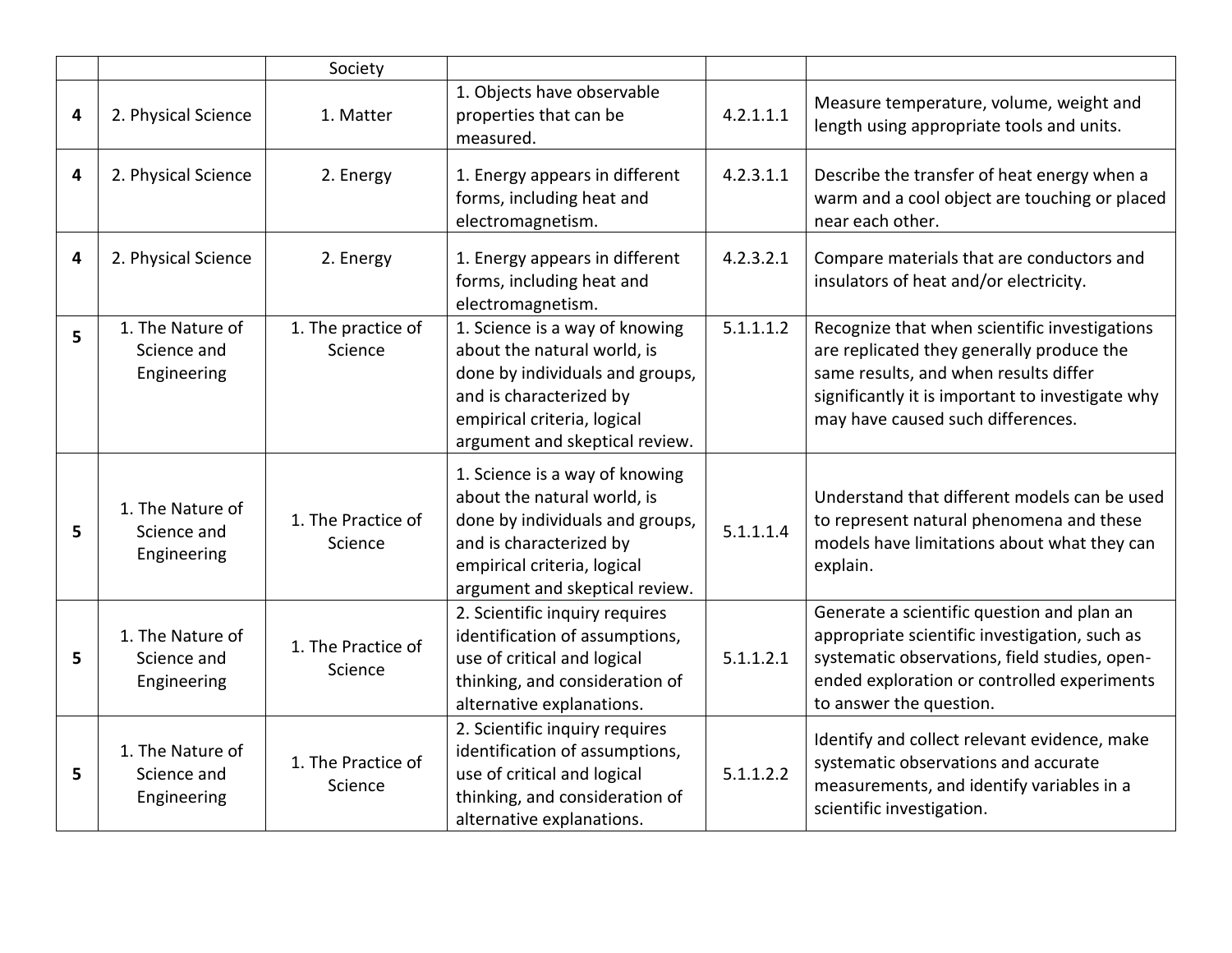| 5 | 1. Nature of<br>Science and<br>Engineering<br>1. The Nature of | 3. Interactions<br>Among Science,<br>Technology,<br>Engineering,<br>Mathematics and<br>Society<br>3. Interactions | 4. Tools and mathematics help<br>scientists and engineers see<br>more, measure more<br>accurately, and do things that<br>they could not otherwise<br>accomplish<br>4. Tools and mathematics help | 5.1.3.4.1<br>5.1.3.4.2 | Use appropriate tools and techniques in<br>gathering, analyzing and interpreting data.<br>Create and analyze different kinds of maps of |
|---|----------------------------------------------------------------|-------------------------------------------------------------------------------------------------------------------|--------------------------------------------------------------------------------------------------------------------------------------------------------------------------------------------------|------------------------|-----------------------------------------------------------------------------------------------------------------------------------------|
| 5 | Science and                                                    | Among Science,                                                                                                    | scientists and engineers see                                                                                                                                                                     |                        | the student's community and of Minnesota.                                                                                               |
|   | Engineering                                                    | Technology<br>Engineering,<br>Mathematics, and<br>Society                                                         | more, measure more<br>accurately, and do things that<br>they could not otherwise<br>accomplish.                                                                                                  |                        | For example: Weather maps, city maps, aerial<br>photos, regional maps or online map<br>resources.                                       |
| 5 | 1. Nature of<br>Science and<br>Engineering                     | 3. Interactions<br>Among Science,<br>Technology<br>Engineering,<br>Mathematics, and<br>Society                    | 4. Tools and mathematics help<br>scientist and engineers see<br>more, measure more<br>accurately, and do things that<br>they could not otherwise<br>accomplish.                                  | 5.1.3.4.3.1            | Use appropriate tools and techniques in<br>gathering, analyzing and interpreting data.                                                  |
| 5 | 2. Physical Science                                            | 2. Motion                                                                                                         | 1. An object's motion is<br>affected by forces and can be<br>described by the object's speed<br>and the direction it is moving.                                                                  | 5.2.2.1.2              | Identify the force that starts something<br>moving or changes its speed or direction of<br>motion.                                      |
| 5 | 2. Physical Science                                            | 2. Motion                                                                                                         | 1. An object's motion is<br>affected by forces and can be<br>described by the object's speed<br>and the direction it is moving.                                                                  | 5.2.2.1.3              | Demonstrate that a greater force on an object<br>can produce a greater change in motion.                                                |
| 5 | 3. Earth and<br>Space                                          | 4. Human<br>Interactions with                                                                                     | 1. In order to maintain and<br>improve their existence,                                                                                                                                          | 5.3.4.1.1              | Identify renewable and non-renewable energy<br>and material resources that are found in                                                 |
|   | Science                                                        | Earth Systems                                                                                                     | humans interact with and<br>influence Earth systems.                                                                                                                                             |                        | Minnesota and describe how they are used.                                                                                               |
| 6 | 1. The Nature of<br>Science and<br>Engineering                 | 2. The Practice of<br>Engineering                                                                                 | 1. Engineers create, develop<br>and manufacture machines,<br>structures, processes and<br>systems that impact society                                                                            | 6.1.2.1.1              | Identify a common engineered system and<br>evaluate its impact on the daily life of<br>humans.                                          |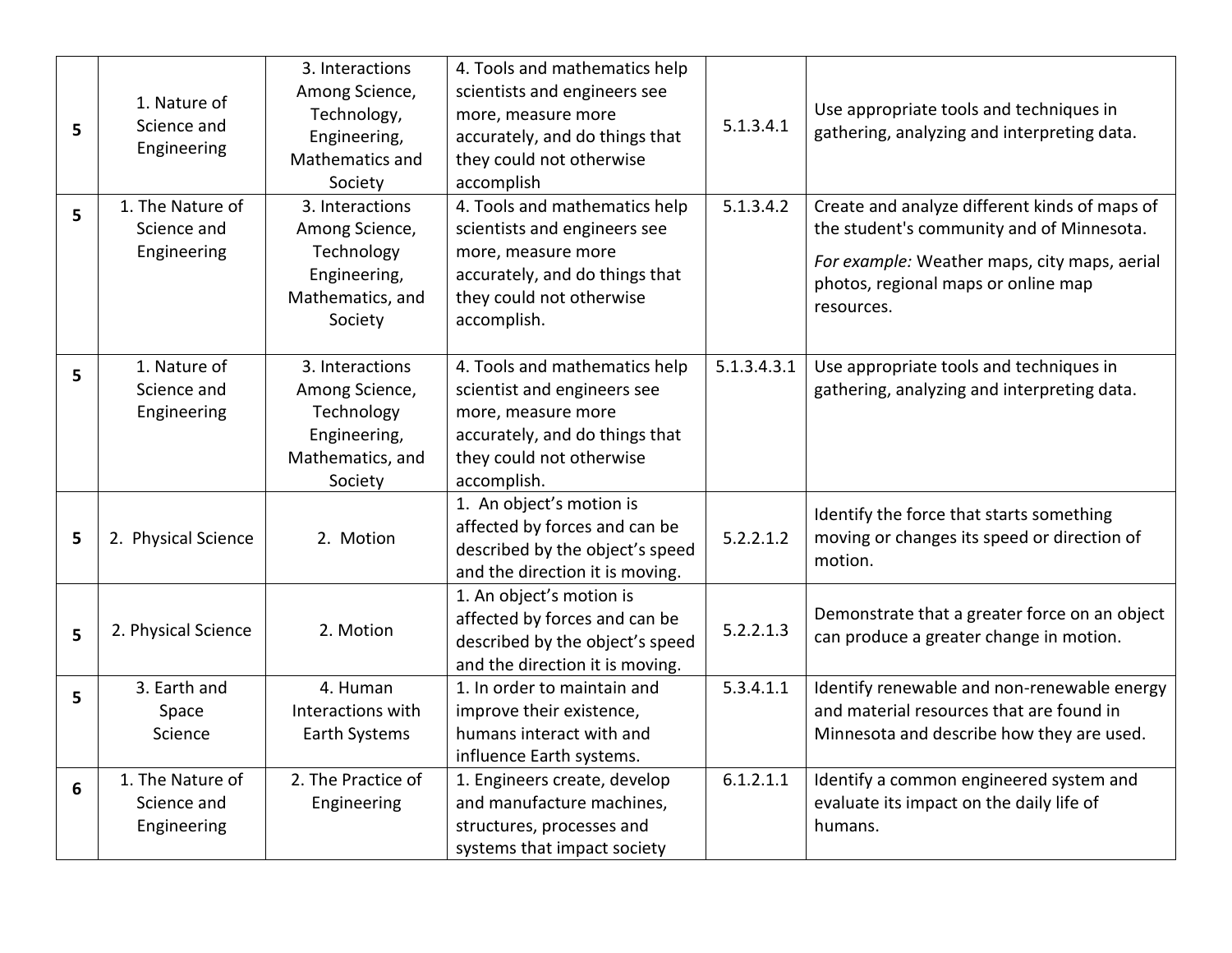|   |                                                |                                                                                                 | and may make humans more<br>productive.                                                                                                                                                |           |                                                                                                                                                                                                                                                                                                                                                                                                                    |
|---|------------------------------------------------|-------------------------------------------------------------------------------------------------|----------------------------------------------------------------------------------------------------------------------------------------------------------------------------------------|-----------|--------------------------------------------------------------------------------------------------------------------------------------------------------------------------------------------------------------------------------------------------------------------------------------------------------------------------------------------------------------------------------------------------------------------|
| 6 | 1. The Nature of<br>Science and<br>Engineering | 2. The Practice of<br>Engineering                                                               | 1. Engineers create, develop<br>and manufacture machines,<br>structures, processes and<br>systems that impact society<br>and may make humans more<br>productive.                       | 6.1.2.1.2 | Recognize that there is no perfect design and<br>that new technologies have consequences<br>that may increase some risks and decrease<br>others. For example: Seat belts and air bags.                                                                                                                                                                                                                             |
| 6 | 1. The Nature of<br>Science and<br>Engineering | 2. The Practice of<br>Engineering                                                               | 1. Engineers create, develop<br>and manufacture machines,<br>structures, processes and<br>systems that impact society<br>and may make humans more<br>productive.                       | 6.1.2.1.4 | Explain the importance of learning from past<br>failures, in order to inform future designs of<br>similar products or systems.<br>For example: Space shuttle or bridge design.                                                                                                                                                                                                                                     |
| 6 | 1. The Nature of<br>Science and<br>Engineering | 2. The Practice of<br>Engineering                                                               | 2. Engineering design is the<br>process of devising products,<br>processes and systems that<br>address a need, capitalize on an<br>opportunity, or solve a specific<br>problem.        | 6.1.2.2.1 | Apply and document an engineering design<br>process that includes identifying criteria and<br>constraints, making representations, testing<br>and evaluation, and refining the design as<br>needed to construct a product or system that<br>solves a problem.<br>For example: Investigate how energy changes<br>from one form to another by designing and<br>constructing a simple roller coaster for a<br>marble. |
| 6 | 1. The Nature of<br>Science and<br>Engineering | 3. Interactions<br>Among Science,<br>Technology,<br>Engineering,<br>Mathematics, and<br>Society | 4. Current and emerging<br>technologies have enabled<br>humans to develop and use<br>models to understand and<br>communicate how natural and<br>designed systems work and<br>interact. | 6.1.3.4.1 | Determine and use appropriate safe<br>procedures, tools, measurements, graphs and<br>mathematical analyses to describe and<br>investigate natural and designed systems in a<br>physical science context.                                                                                                                                                                                                           |
| 6 | 2. Physical Science                            | 1. Matter                                                                                       | 2. Substances can undergo<br>physical changes which do not<br>change the composition or the                                                                                            | 6.2.1.2.1 | Identify evidence of physical changes,<br>including changing phase or shape, and<br>dissolving in other materials.                                                                                                                                                                                                                                                                                                 |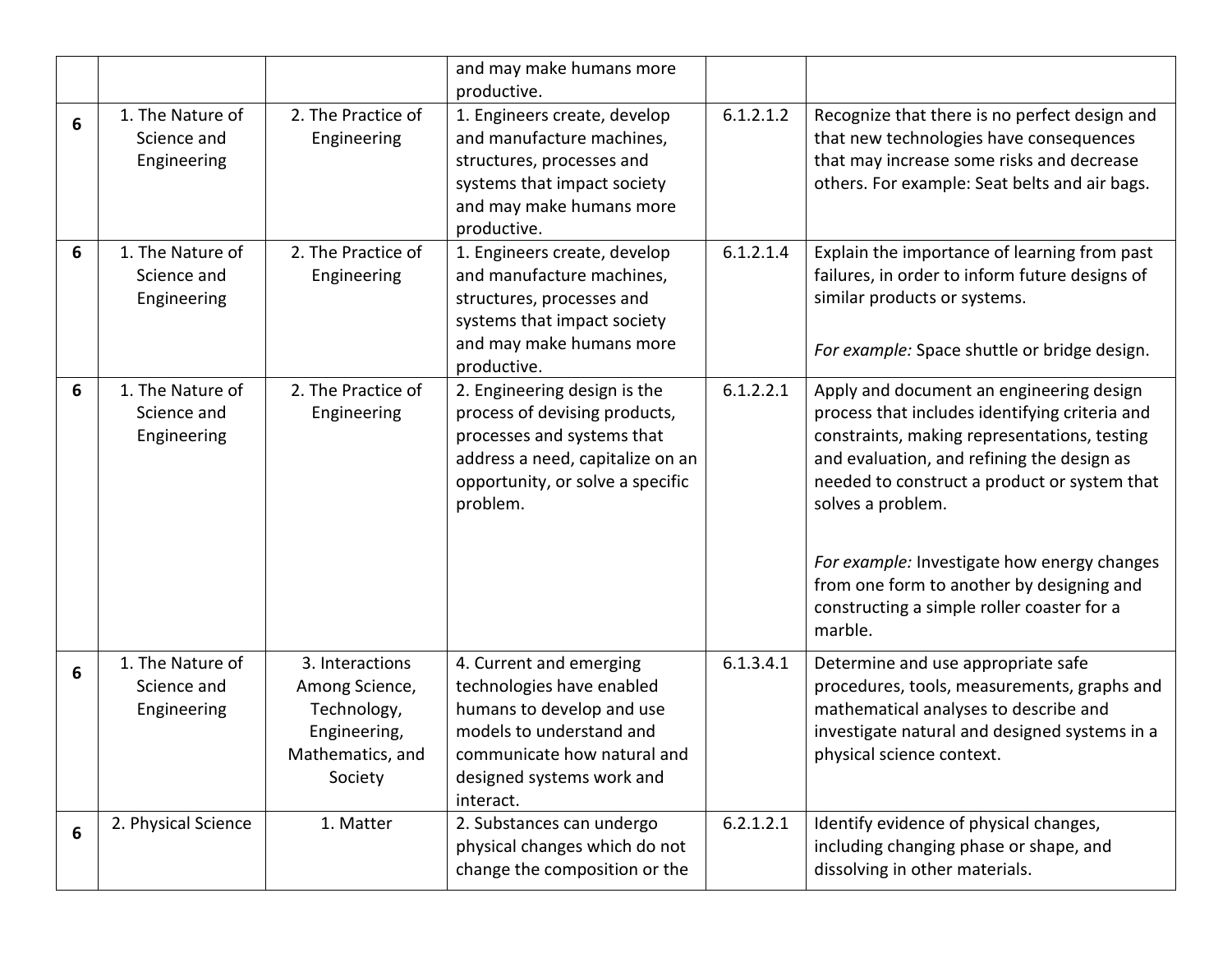|   |                        |           | total mass of the substance in a<br>closed system.                                                                                                |           |                                                                                                                                                                                                                                                                         |
|---|------------------------|-----------|---------------------------------------------------------------------------------------------------------------------------------------------------|-----------|-------------------------------------------------------------------------------------------------------------------------------------------------------------------------------------------------------------------------------------------------------------------------|
| 6 | 2. Physical Science    | 1. Matter | 2. Substances can undergo<br>physical changes which do not<br>change the composition or the<br>total mass of the substance in a<br>closed system. | 6.2.1.2.3 | Use the relationship between heat and the<br>motion and arrangement of particles in solids,<br>liquids and gases to explain melting, freezing,<br>condensation and evaporation.                                                                                         |
| 6 | 2. Physical Science    | 2. Motion | 6.2.2.1.1<br>1. The motion of an object can<br>be described in terms of speed,<br>direction and change of<br>position.                            |           | Measure and calculate the speed of an object<br>that is traveling in a straight line.                                                                                                                                                                                   |
| 6 | 2. Physical Science    | 2. Motion | 1. The motion of an object can<br>be described in terms of speed,<br>direction and change of<br>position.                                         | 6.2.2.1.2 | For an object traveling in a straight line, graph<br>the object's position as a function of time and<br>its speed as a function of time. Explain how<br>these graphs describe the object's motion.                                                                      |
| 6 | 2. Physical Science    | 2. Motion | 2. Forces have magnitude and<br>direction and affect the motion<br>of objects.                                                                    | 6.2.2.2.1 | Recognize that when the forces acting on an<br>object are balanced, the object remains at<br>rest or continues to move at a constant speed<br>in a straight line, and that unbalanced forces<br>cause a change in the speed or direction of<br>the motion of an object. |
| 6 | 2. Physical<br>Science | 3. Energy | 2. Energy can be transformed<br>within a system or transferred<br>to other systems or the<br>environment.                                         | 6.2.3.2.2 | Trace the changes of energy forms, including<br>thermal, electrical, chemical, mechanical or<br>others as energy is used in devices.                                                                                                                                    |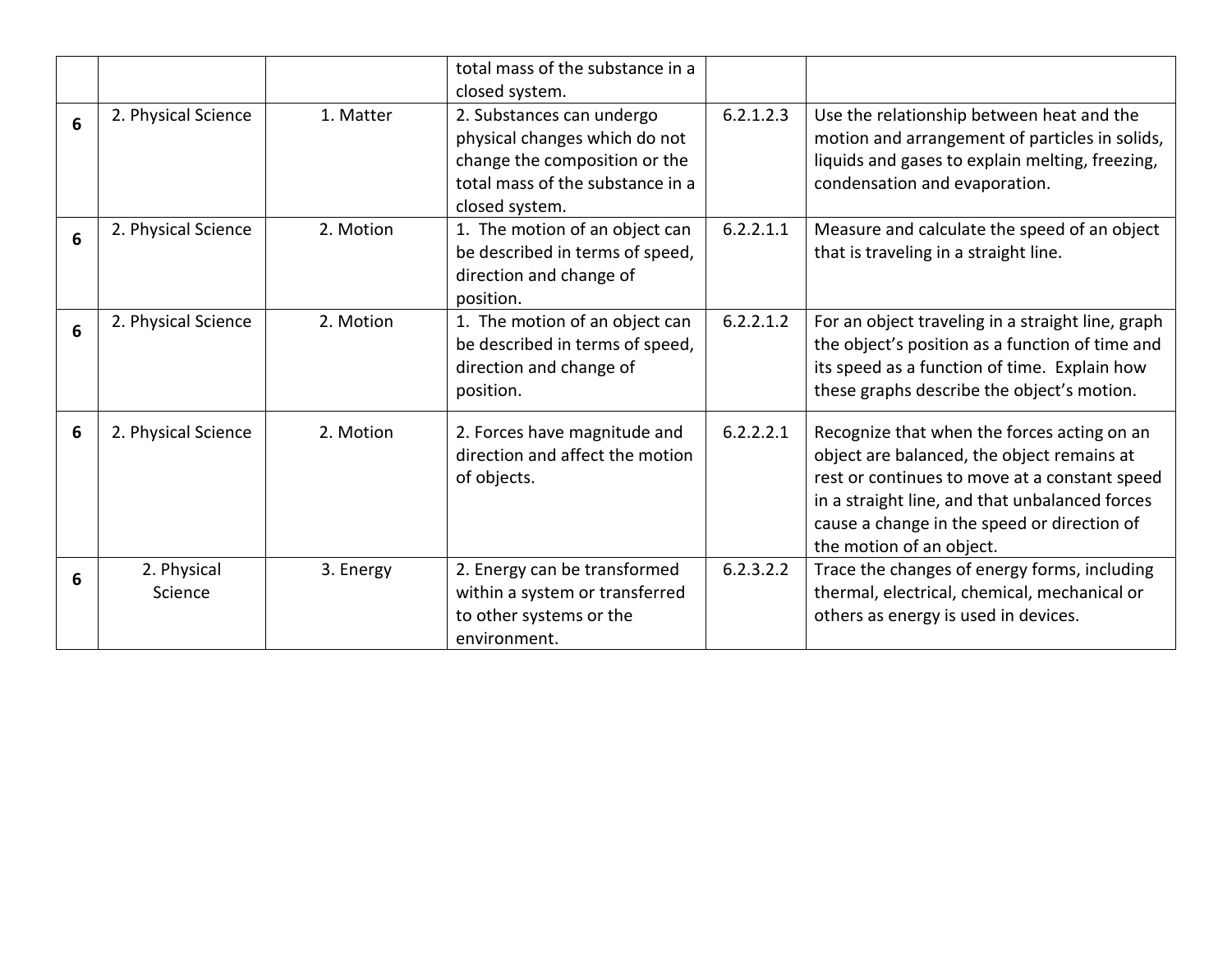**Math**

|   | <b>Strand</b>             | <b>Standard</b>                                                                                                                                                                                                                      | <b>Number</b> | <b>Benchmark</b>                                                                                                                                                                                                                                                                                                                                                                                                                                                                                                                                                                            |
|---|---------------------------|--------------------------------------------------------------------------------------------------------------------------------------------------------------------------------------------------------------------------------------|---------------|---------------------------------------------------------------------------------------------------------------------------------------------------------------------------------------------------------------------------------------------------------------------------------------------------------------------------------------------------------------------------------------------------------------------------------------------------------------------------------------------------------------------------------------------------------------------------------------------|
| 4 | Geometry &<br>Measurement | Understand angle and area as<br>measurable attributes of real-world<br>and mathematical objects. Use<br>various tools to measure angles and<br>areas.                                                                                | 4.3.2.3       | Understand that the area of a two-dimensional figure can be found<br>by counting the total number of same size square units that cover a<br>shape without gaps or overlaps. Justify why length and width are<br>multiplied to find the area of a rectangle by breaking the rectangle<br>into one unit by one unit squares and viewing these as grouped into<br>rows and columns.<br>For example: How many copies of a square sheet of paper are<br>needed to cover the classroom door? Measure the length and<br>width of the door to the nearest inch and compute the area of the<br>door. |
| 4 | Geometry &<br>Measurement | Understand angle and area as<br>measurable attributes of real-world<br>and mathematical objects. Use<br>various tools to measure angles and<br>areas.                                                                                | 4.3.2.4       | Find the areas of geometric figures and real-world objects that can<br>be divided into rectangular shapes. Use square units to label area<br>measurements.                                                                                                                                                                                                                                                                                                                                                                                                                                  |
| 4 | Data Analysis             | Collect, organize, display and<br>interpret data, including data<br>collected over a period of time and<br>data represented by fractions and<br>decimals.                                                                            | 4.4.1.1       | Use tables, bar graphs, timelines and Venn diagrams to display data<br>sets. The data may include fractions or decimals. Understand that<br>spreadsheet tables and graphs can be used to display data.                                                                                                                                                                                                                                                                                                                                                                                      |
| 5 | Number &<br>Operation     | Divide multi-digit numbers; solve<br>real-world and mathematical<br>problems using arithmetic.                                                                                                                                       | 5.1.1.4       | Solve real-world and mathematical problems requiring addition,<br>subtraction, multiplication and division of multidigit whole numbers.<br>Use various strategies, including the inverse relationships between<br>operations, the use of technology, and the context of the problem<br>to assess the reasonableness of results.                                                                                                                                                                                                                                                             |
| 5 | Number &<br>Operation     | Read, write, represent and compare<br>fractions and decimals; recognize<br>and write equivalent fractions;<br>convert between fractions and<br>decimals; use fractions and<br>decimals in real-world and<br>mathematical situations. | 5.1.2.1       | Read and write decimals using place value to describe decimals in<br>terms of groups from millionths to millions.                                                                                                                                                                                                                                                                                                                                                                                                                                                                           |